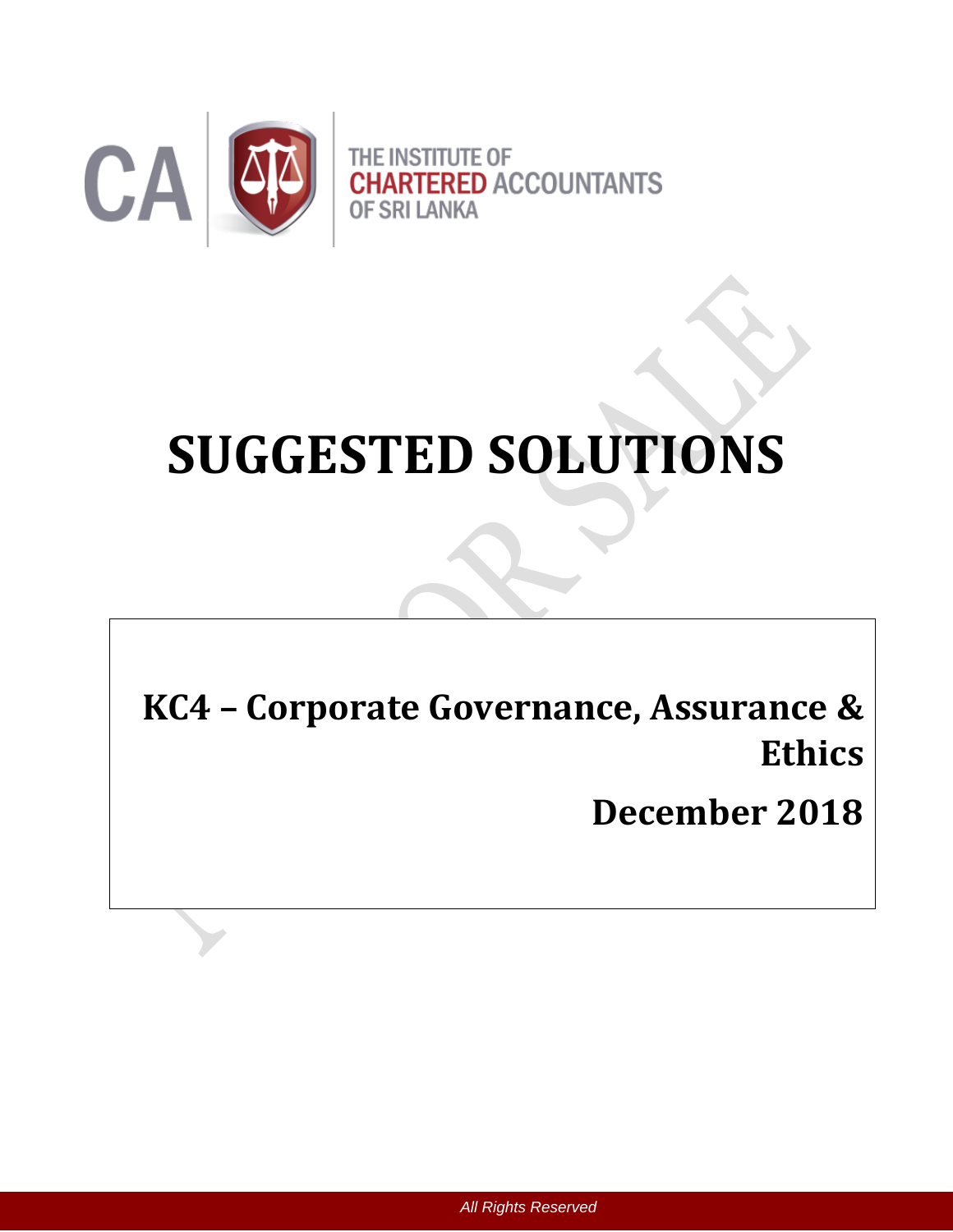# **SECTION 1**

# **Answer 01**

# **Relevant Learning Outcomes/s: 2.4.1 and 5.2.2**

- 2.4.1 Evaluate, in a given scenario, the risk arising from internal and external environment in terms of likelihood, consequence and other risk criteria.
- 5.2.2 Evaluate quality control procedures in place to ensure that audit engagements are performed in accordance with applicable laws and regulations and the reports issued are appropriate.

Study text reference: Pages 262 – 291, 410 – 417

| (a) Risks                                                                                                                                                                                                                                                                                                                                                                                                    | (b) Mitigating measures                                                                                                                                                                                                                                                                                                                              |
|--------------------------------------------------------------------------------------------------------------------------------------------------------------------------------------------------------------------------------------------------------------------------------------------------------------------------------------------------------------------------------------------------------------|------------------------------------------------------------------------------------------------------------------------------------------------------------------------------------------------------------------------------------------------------------------------------------------------------------------------------------------------------|
| 1. The local regulations do not permit<br>foreigners to purchase property in Sri<br>Lanka. There is a risk that by contracting<br>foreign<br>buyers<br>for<br>with<br>sale<br><b>of</b><br>units/apartments, the company may have<br>to face with adverse consequences in terms<br>non-compliance,<br>and<br>$lose-$<br><sub>of</sub><br>the<br>opportunity to sell the apartments to<br>alternative buyers. | (i) Awareness of the company personnel<br>involved in marketing regarding the<br>applicable rules and regulations for the<br>business.<br>(ii) Customer due diligence (CID) to be<br>performed before entering into contractual<br>arrangements. This can be included as one<br>of the items to be checked as part of the<br>customer due diligence. |
| 2. Foreign exchange losses - the company<br>has obtained USD loans at variable rates.<br>Rupee depreciation will have an adverse<br>impact on the cash flows and it will result in<br>exchange losses.                                                                                                                                                                                                       | (i) The company can enter into forward<br>contracts with banks and minimise the<br>effect of exchange rate fluctuations.<br>(ii) The company may consider possible<br>hedging arrangements with banks.                                                                                                                                               |
| 3. LKR loans of the company are at <b>variable</b><br>interest rates. Present interest rates are at<br>the higher end and this will increase the cost<br>of finance and reduce expected margins.                                                                                                                                                                                                             | (i) Renegotiate the rates, payment period<br>etc. with banks, and have a cap on the<br>interest rate applicable for the loans.<br>(ii)<br>Consider<br>alternative<br>refinancing<br>arrangements and the settlement of existing<br>financial commitments.                                                                                            |
| 4. Presently there is uncertainty regarding<br>the applicable taxes and the rates on<br>apartment sales (i.e. VAT, NBT). If a higher<br>rate becomes applicable, this will have a<br>significant impact on expected sales.                                                                                                                                                                                   | (i) Clarify the applicability of tax rates with<br>the tax authority.<br>(ii) Make an industry lobby regarding the<br>uncertainness in taxes and get a clear<br>direction from the tax authority.                                                                                                                                                    |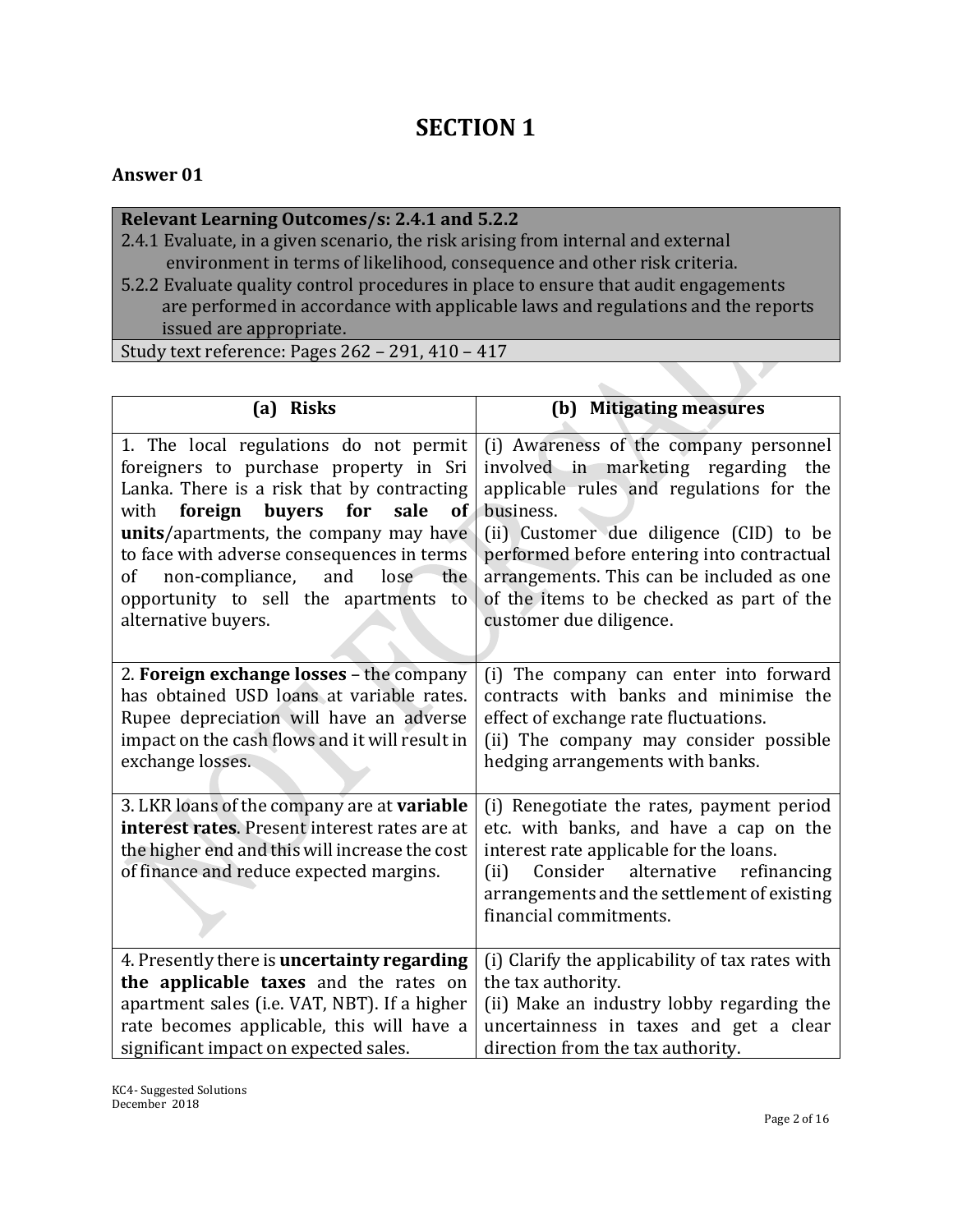| <b>Risks</b><br>(a)                                                                                                                                                                                                                                                                                                                                                                                                                         | (b) Mitigating measures                                                                                                                                                                                                                                                                                                                                                        |
|---------------------------------------------------------------------------------------------------------------------------------------------------------------------------------------------------------------------------------------------------------------------------------------------------------------------------------------------------------------------------------------------------------------------------------------------|--------------------------------------------------------------------------------------------------------------------------------------------------------------------------------------------------------------------------------------------------------------------------------------------------------------------------------------------------------------------------------|
|                                                                                                                                                                                                                                                                                                                                                                                                                                             | (ii) Re-consider the pricing model to ensure<br>market/customers<br>will<br>the<br>not<br>be<br>communicated a price which is much lower<br>than the market price.                                                                                                                                                                                                             |
| 5. Constructions are based on approved<br>plans from various authorities (municipal<br>Condominium<br>Management<br>council,<br>Authority (CMA) etc.). There is a risk of<br>refusal of issuing the final certificate by the<br>CMA (Certificate of Conformity) if<br>constructions are not in accordance with<br>the approved plans (there are certain<br>modifications to the initially approved plans<br>to meet customer requirements). | (i) The proposed subsequent significant<br>modifications should be duly informed to<br>the relevant authorities and approval<br>obtained in order to avoid issues of non-<br>compliance.<br>Effective<br>monitoring of<br>(ii)<br>the<br>constructions<br>for<br>and<br>requests<br>modifications in order to avoid any non-<br>compliance.                                    |
| Capital appreciation is around 5% in<br>6.<br>apartments. This may discourage investors<br>from buying such units as investment<br>assets.                                                                                                                                                                                                                                                                                                  | (i) Diversify business activities to other<br>areas such as land development.                                                                                                                                                                                                                                                                                                  |
| 7. Changes to the customs duty ordinance<br>and policies would result in a higher cost of<br>inputs, since a majority of the inputs for<br>construction are imported.                                                                                                                                                                                                                                                                       | (i) A competitive pricing model to be<br>determined in case of increased costs that<br>are unavoidable.<br>(ii) As part of risk management, the<br>company to be alert on possible changes,<br>negotiate with contractors on the possible<br>consequences, and take appropriate action<br>to expedite the processes of acquiring<br>relevant inputs required for construction. |
| 8. Other competitors have entered the<br>market, offering space and apartments at<br>lower prices. Hence there is a risk of the<br>company losing its price competitiveness.                                                                                                                                                                                                                                                                | (i) Encourage innovations to manage costs.<br>(ii) Carry out effective marketing campaigns<br>to promote the products.<br>(iii) Offer value-added services.                                                                                                                                                                                                                    |
| Strict compliance<br>9<br>anti-money<br>on<br>laundering rules effected by CBSL may<br>keep away customers who cannot prove the<br>origin of funds.                                                                                                                                                                                                                                                                                         | Customer due diligence process to be<br>(i)<br>robust.<br>Identification of the right segment of<br>(ii)<br>customers to sell the products.                                                                                                                                                                                                                                    |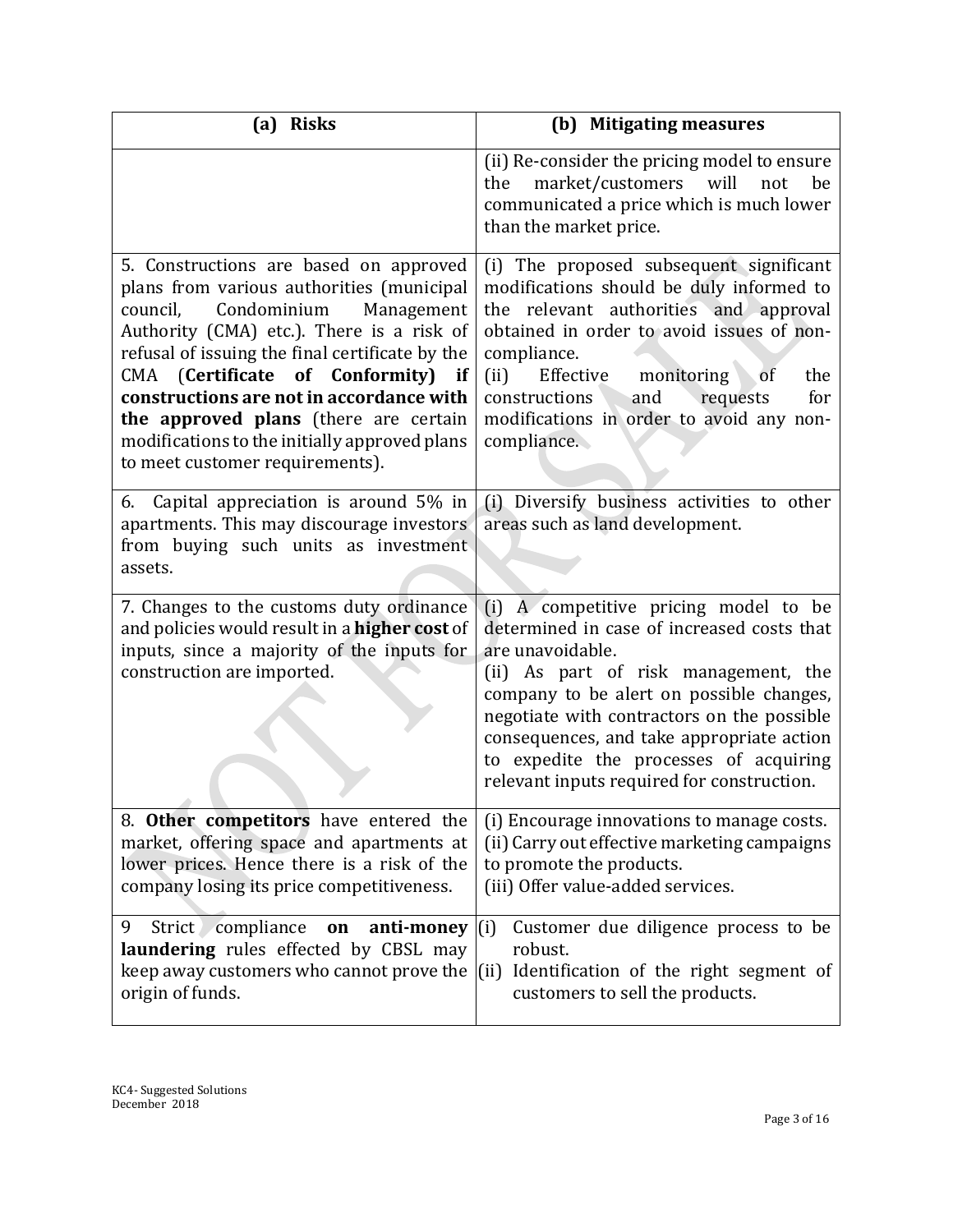| <b>Risks</b><br>(a)                                                                                                                                                                 | <b>Mitigating measures</b><br>(b)                                                                                                              |
|-------------------------------------------------------------------------------------------------------------------------------------------------------------------------------------|------------------------------------------------------------------------------------------------------------------------------------------------|
| 10. Risk of non-compliance with the rules<br>and regulations of the CSE, SEC, Central<br>Bank, RDA and Central Environment<br>Authority.                                            | Appoint a compliance officer to ensure that<br>the company is complying with the CSE and<br>SCE rules and regulations.                         |
| 11. <b>Fraud risk</b> – the industry is associated<br>with a high volume of cash transactions.<br>Therefore there is a high risk of cash<br>misappropriation.                       | whistleblowing<br>policies<br>(i) Encourage<br>within the entity.<br>(ii) Establish strong controls<br>on cash<br>management.                  |
| 12. Reputational risk – maintaining the<br>quality of construction and the possibility of<br>cost overruns.                                                                         | Encourage innovations to<br>(i)<br>manage<br>quality and costs.<br>(ii) Effective monitoring of constructions.                                 |
| 13. Violation of SLAS (revenue recognition)<br>-60% of advances have been recognised as<br>revenue, which is not in line with LKASs. It<br>results in the overstatement of revenue. | (i) Carry out internal audit and audit<br>committee revisits.<br>(ii) Make arrangements to comply with the<br>applicable accounting standards. |

(c) GVP is a public listed company and it has a wider responsibility on public accountability. Therefore **strong corporate governance is important.** As a result there should be a good **relationship between the management of GVP, the internal audit division and the audit committee.** The three lines of defense model demonstrates how **roles, responsibilities and accountabilities can be structured to achieve effective risk management and assurance.** The management, internal audit and risk management responsibilities of GVP should be **clearly defined and communicated,** and the activities should be timely managed to achieve effective risk management**.**

# (d) **Anti-money laundering programme**

Actions that should be undertaken by Somaweera Associates to mitigate the audit risk related to possible anti-money laundering issues.

 There must be **a money laundering reporting officer**, who has a suitable level of seniority and experience. Suspicions of money laundering should be reported to the MLRO, who should then consider whether the matter should be referred to the relevant authorities.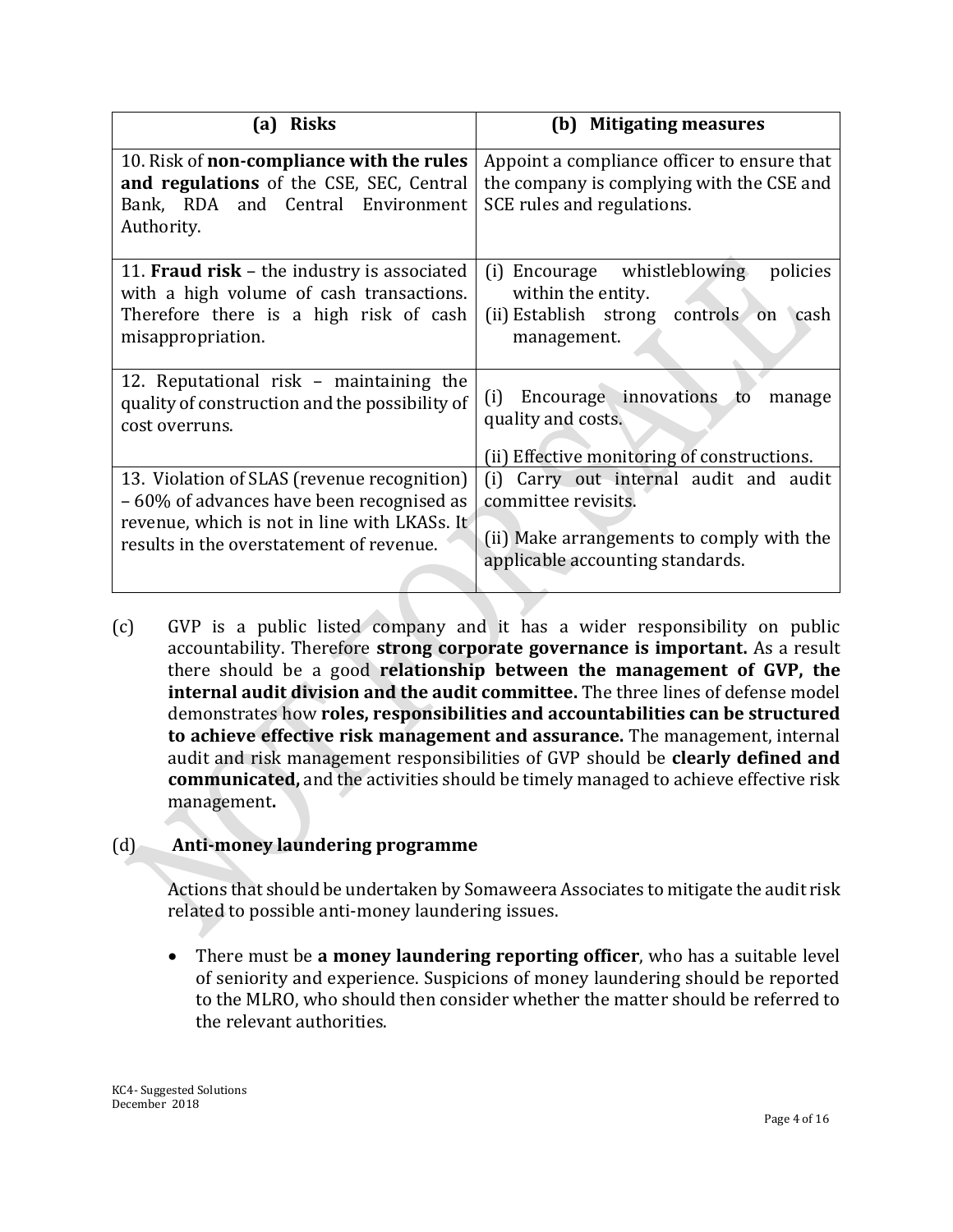- There should also be a firm-wide anti-money laundering programme. A **training programme is essential to ensure that individuals are aware of the relevant legislation and regulations regarding money laundering. Individuals should be trained in the firm's identification**, record keeping and reporting policies. Individuals should also be trained in the money laundering risk factors, and be able to identify such risk factors and respond appropriately (including matters such as tip-off offences).
- An important part of anti-money laundering is customer due diligence, or **know your client (KYC)** procedures. Audit firms must establish the identity of clients using documents such as certificates of incorporation and passports, and obtain information **about the business activities in order to gain an understanding of matters such as the sources of income, and the rationale for business transactions.**
- Finally, the audit firm must ensure that it maintains **records of client identification procedures, as well as of all the transactions relevant to the audit clients,** for example, the receipt of cash for services performed. This is important to ensure that the audit firm does not inadvertently become party to a transaction involving money laundering.
- Carry audit procedure such as;
	- Ensure that there is a compliance officers in the client's office.
	- Inquire management what appropriate regarding compliance with Central Bank.
	- Inspect correspondence with licensing authorities.

Include a para in the engagement letter with regard to compliance with Money Laundering Laws and Regulations.

**(Total: 25 marks)**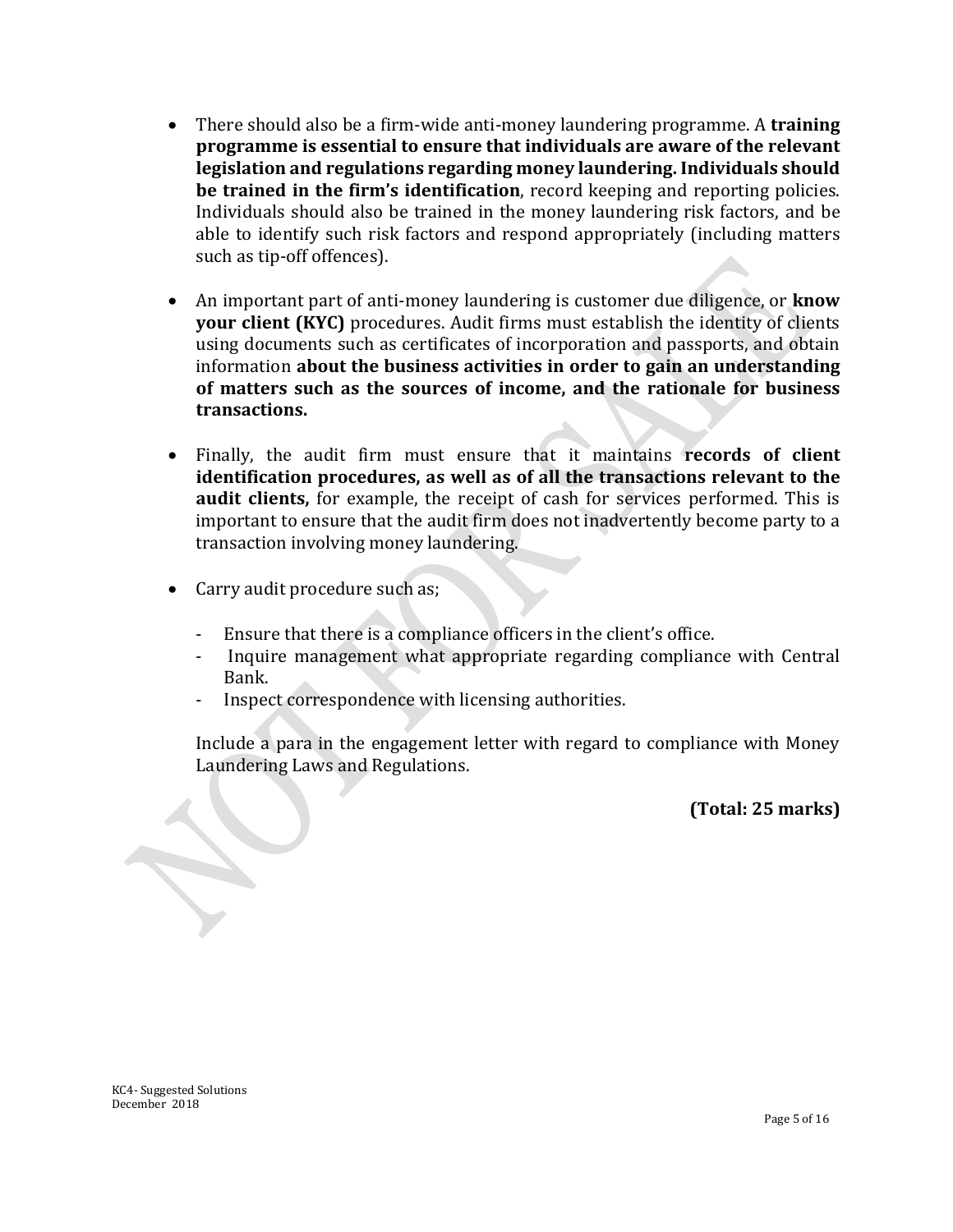#### **Answer 02**

#### **Relevant Learning Outcomes/s: 1.8.1, 5.1.1 and 5.1.2**

- 1.8.1 Resolve ethical issues faced by members in practice, in complying with fundamental and ethical principles, in the context of:
	- Appointment ethics
	- Conflicts of interest
	- Second opinion
	- Fee and other type of remuneration
	- Marketing
	- Gift and hospitality
	- Custody of clients assets
- 5.1.1 Evaluate factors relevant in accepting and agreeing the terms for a new engagement for audit, review, assurance and related services
- 5.1.2 Advise on suitable engagements in a given scenario, considering the requirements of intended users and the assurance framework, including following areas:
	- Special purpose audits
	- Assurance engagements
	- Review of financial statements
	- Related services

Study text reference: Pages 189 – 204, 345 – 362, 676 – 677, 660 – 662

(a)

#### 1**. Ethical matters**

Presently MAC Associates is not involved in providing any services to SA. However, it has to consider the past services it has provided and the impact on independence, prior to bidding for the audit of SA for the year ending 31 March 2019.

The services performed in respect of formulating the internal controls of SA will have an impact on independence if MAC is to act as the auditor of SA. This is because MAC would be involved in providing services on the design and implementation of internal controls. This is critical to the independence of the auditor, as the auditor has to consider the internal controls relating to financial reporting. The auditor has to review its own work performed in this area, and this will have a self-review threat to independence.

#### **An advocacy threat will arise as MAC has provided advisory services on the restructuring of loans obtained from a foreign bank**.

The fees overdue are well beyond the general credit period given by MAC. In a situation where there are overdue fees, the auditor runs the risk of, in effect, making a loan to a client. Therefore, this will give rise to the risk of self-interest, which is a threat to independence**.**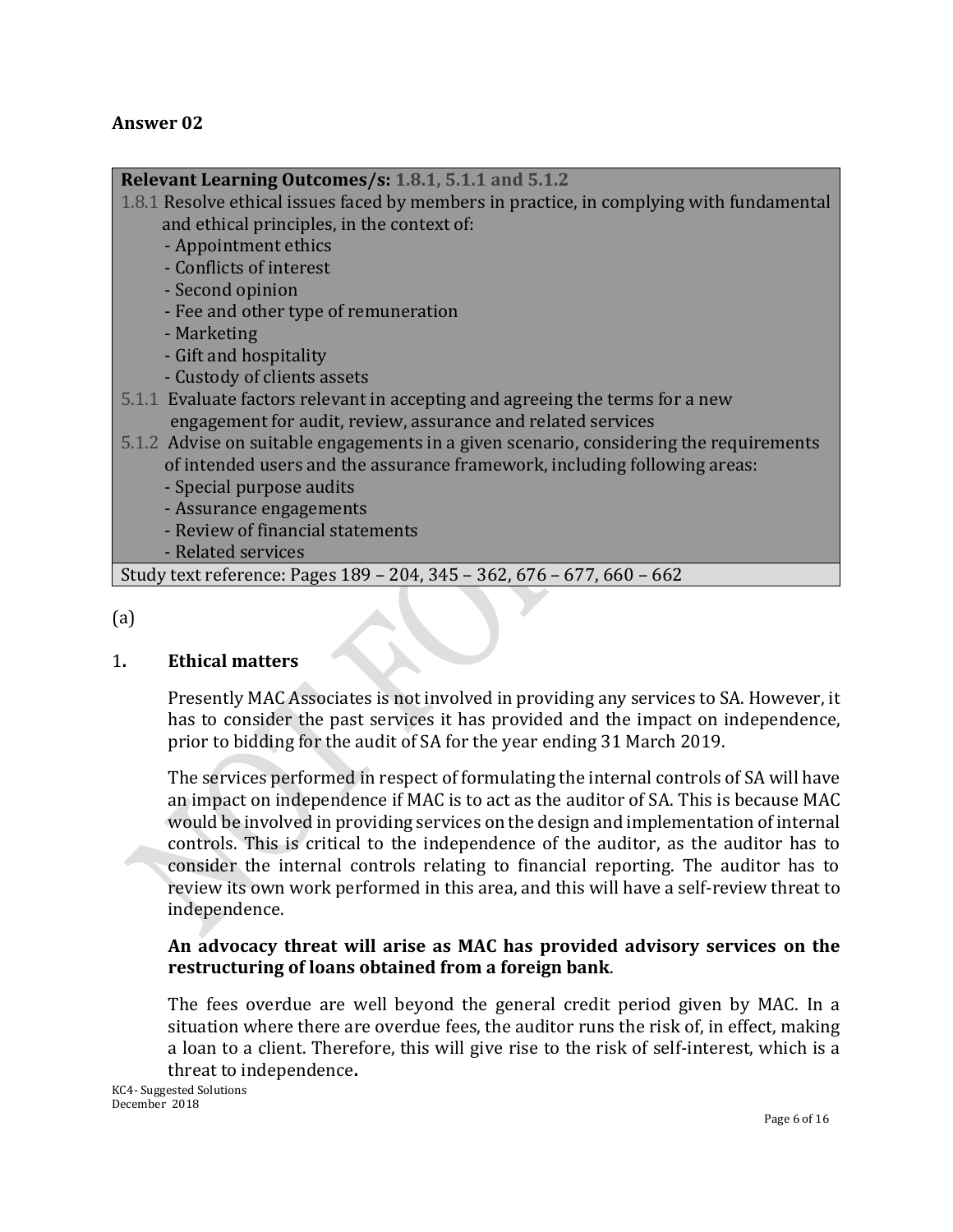The former partner joining a prospective audit client will have a threat to independence. If MAC is to be the auditor then the former partner will influence the audit team, as he has too much knowledge on the audit firm's system. This is considered a threat to independence.

Therefore MAC should consider the above ethical matters prior to making the decision to bid for the engagement, if there are no adequate safeguards available, it might have to refrain from the bidding process.

#### **Alternative answers**

- As it is a state-owned enterprise, the auditor should assess the integrity of the management before bidding. Further, the auditor should evaluate whether it will be able to comply with the fundamental principles of objectivity and integrity when performing the audit since there can be high political pressure.
- SA being a state-owned enterprise will create an additional risk to the auditor. The key management personnel of these entities are considered to be political appointments, and those persons are identified as politically exposed persons (PEPs). Generally the political influence is high for this type of entity and the auditor may be exposed to political influence. This would affect the independence of the auditor, as the auditor may not be able to act objectively. This is a high risk for the auditor and MAC needs to be alert on this area before bidding for this engagement.
- MAC should consider the fee of the quote. The fee should reflect the involvement of competent staff and compensate for the work involved. A low fee should not be quoted by MAC with the intention of securing the engagement.

# (b) (i) Acceptance

- Tally Associates is a small-scale audit firm with a limited number of partners and senior staff. Therefore, it has to consider whether the resources available are adequate to provide the required service.
- Tally Associates clientele mainly includes entities in manufacturing, trade and finance. It has no previous experience with clients who provide airline services. Therefore, Tally has to consider how the relevant industry knowledge should be gained in providing the required services to Airways (Pvt) Ltd.
- Before accepting the client Tally needs to understand the client. Hence it should obtain relevant information about the management, directors and evaluate whether by accepting clients like Airways the firm is exposed to an undue risk**.**
- Consider independence matters for instance in this case, one of the partners' spouse is the finance director. Therefore prior to accepting Airways (Pvt) Ltd. as a client, appropriate safeguards should be implemented.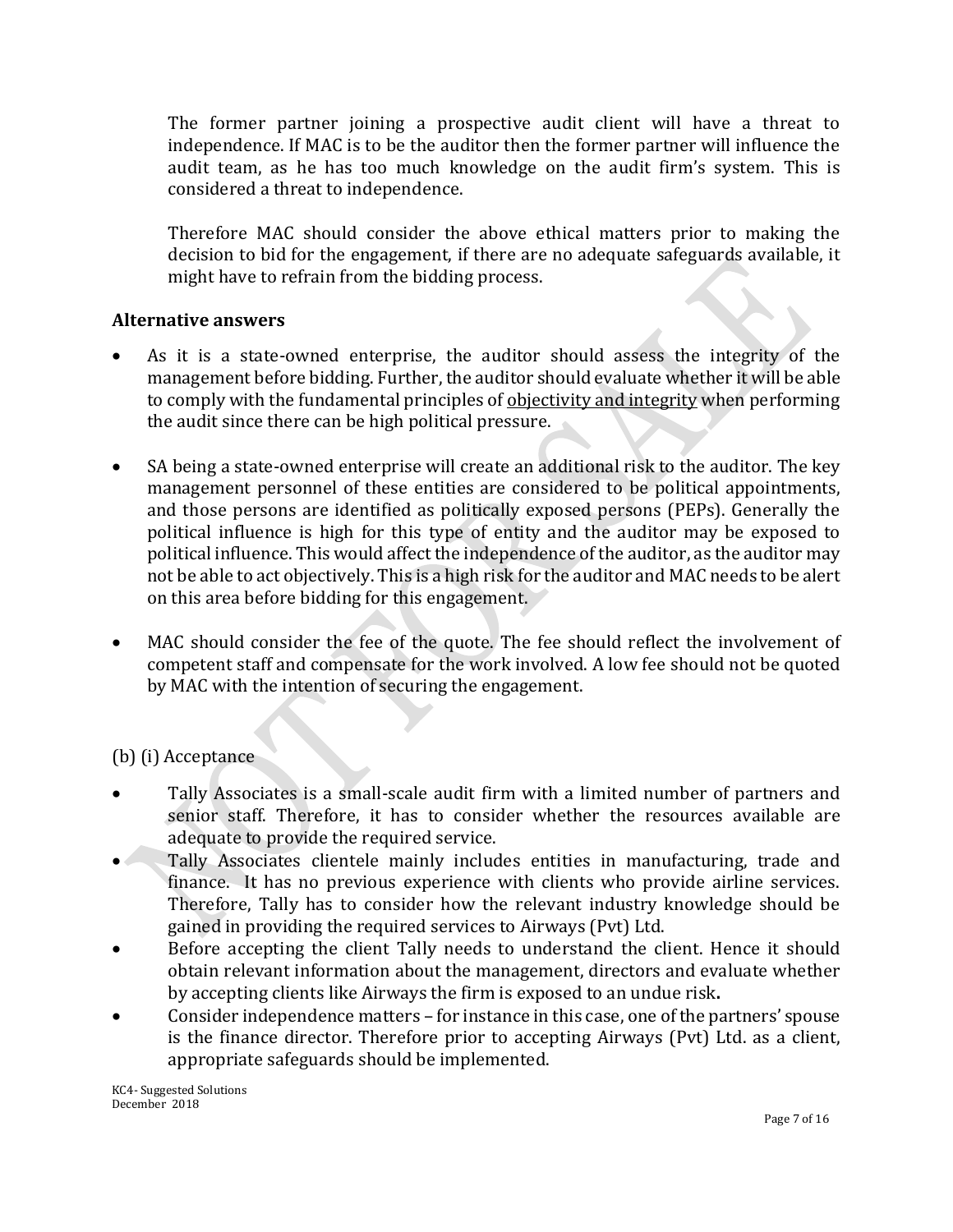Airways has received criticism over its management. Therefore, it is essential that Tally considers the integrity of the client. If any information comes to the attention of Tally Associates on lack of integrity of Airways, Tally needs to be cautious in accepting the client.

Ramesh Fernando emphasises his desire to accept the proposed engagement with Airways (Pvt) Ltd. However before accepting it, it is essential that Tally Associates carries out the required acceptance procedures and considers other factors**.**

#### (ii) Services

#### **Assurance over the operating**

**Expenses** – this is an element of the financial statements. The management seeks assurance over expenses of 3 years. Therefore, Tally can perform an audit on the expenses incurred by the company. However, this can be considered a special purpose audit and the auditor's report can be issued under SLAuS 805 *Special Considerations – Audits of Single Financial Statements and Specific Elements, Accounts or Items of a Financial Statement*. The management can prepare the statements of expenditure for each year concerned with the relevant disclosures.

 **Deviation from tender procedures** – the management wants to know whether there are deviations from the required procedures, which need to be followed in procuring aircrafts. The management provides the auditor with details of the relevant procedures to be followed. Based on those, the auditor may seek evidence for compliance with the specified procedures. The findings can be reported to the client. For this the auditor may undertake an "agreed-upon procedure" engagement in accordance with SLSRS 4400 *Engagement to Perform Agreed-Upon Procedures Regarding Financial Information*. It would provide a factual finding report and not provide an assurance. This may be appropriate here, as the management does not expect an assurance.

(iii)

- Ramesh is a partner and chartered accountant. Being a chartered accountant who is in practice, he is bound by the ethical principles and Code of Ethics.
- Objectivity is important when professional accountants provide statutory audits or other assurance services. Section 291 of the Code of Ethics specifies the independent considerations when providing other assurance services. Therefore, even when providing the expected services by Airways, Ramesh needs to ensure he is independent from the client and there are no conflicts of interest.
- In this scenario Ramesh will be the engagement partner. His client's finance director is his spouse. The finance director can exert significant influence on the subject matter of the engagement. Both Ramesh and spouse hold senior positions, and have a close relationship. This will result in a familiarity threat. As a result there is an adverse impact on the independence of Ramesh, as well as Tally Associates.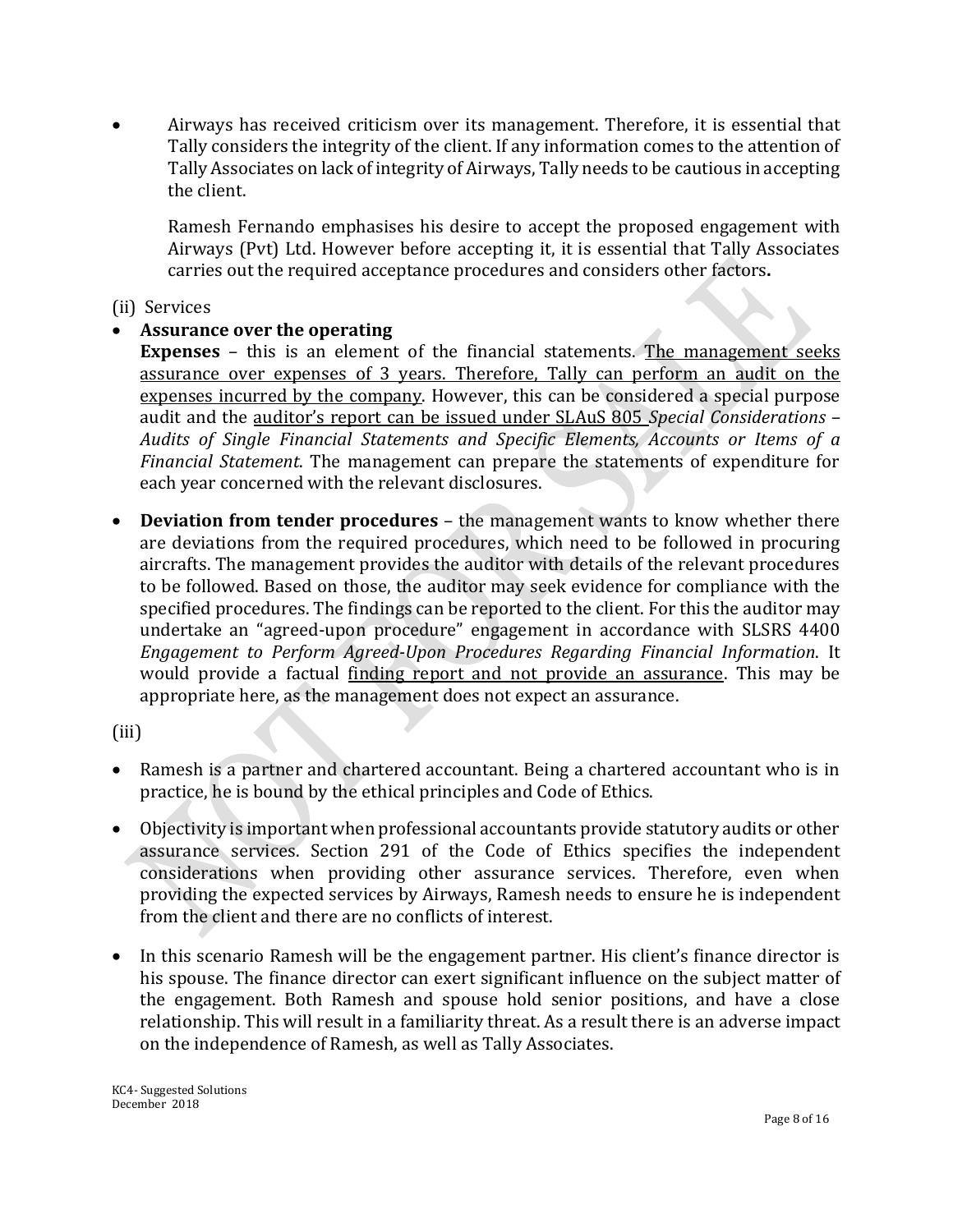Ramesh has not demonstrated professional behaviour by not disclosing his relationship. As such his integrity is questionable.

• Not disclosing the relationship will have adverse consequences on the firm (i.e. Tally Associates) as well as on Ramesh personally. Ramesh has violated the ethical principles and disregarded his responsibility towards the firm, public and client. This might result in sanctions being imposed on him personally and on the firm as well.

# **(Total: 25 marks)**

# **SECTION 2**

# **Answer 03**

# **Relevant Learning Outcomes/s: 1.3, 1.5, 3.1, 3.2, 3.4, 3.5, 4.1.2**, **and 4.4.1**

- 1.3 Audit committee
- 1.5 Ethical conflicts
- 3.1 Overall audit strategy
- 3.2 Risk of material misstatements.
- 3.4 Audit response in complex areas.

3.5 Internal audit

4.1.2 Advise on the need to change the audit approach for a given scenario.

4.4.1 Recognise the implications of modifications to an audit report or review report.

Study text reference: Pages 428 – 430, 378 – 398, 596 – 597, 688 – 689, 663 – 667, 108 – 116, 440 – 445, 157 – 165

# (a) **Auditor's assessment of risks and audit strategy**

The auditor has determined that there are no significant risk areas that require special focus. Given the facts provided in the pre-seen, the assessment on risks does not seem appropriate. Further, the auditor expects to perform less substantive testing and rely on the controls of the entity. If the control environment is sound and there is a robust monitoring of the financial reporting function, and the operating effectiveness of controls is also satisfactory, this strategy is acceptable.

However, the following suggests that the auditor's risk assessment and audit strategy is not appropriate.

# **Financial Reporting**

The finance function is overseen by a recently qualified accountant, and there is no supervisor above him. Two delayed audits is a clear indication that there is no timely financial reporting, and monitoring of the finance function is not robust. There is further doubt whether the applicable accounting policies have been correctly applied

KC4- Suggested Solutions December 2018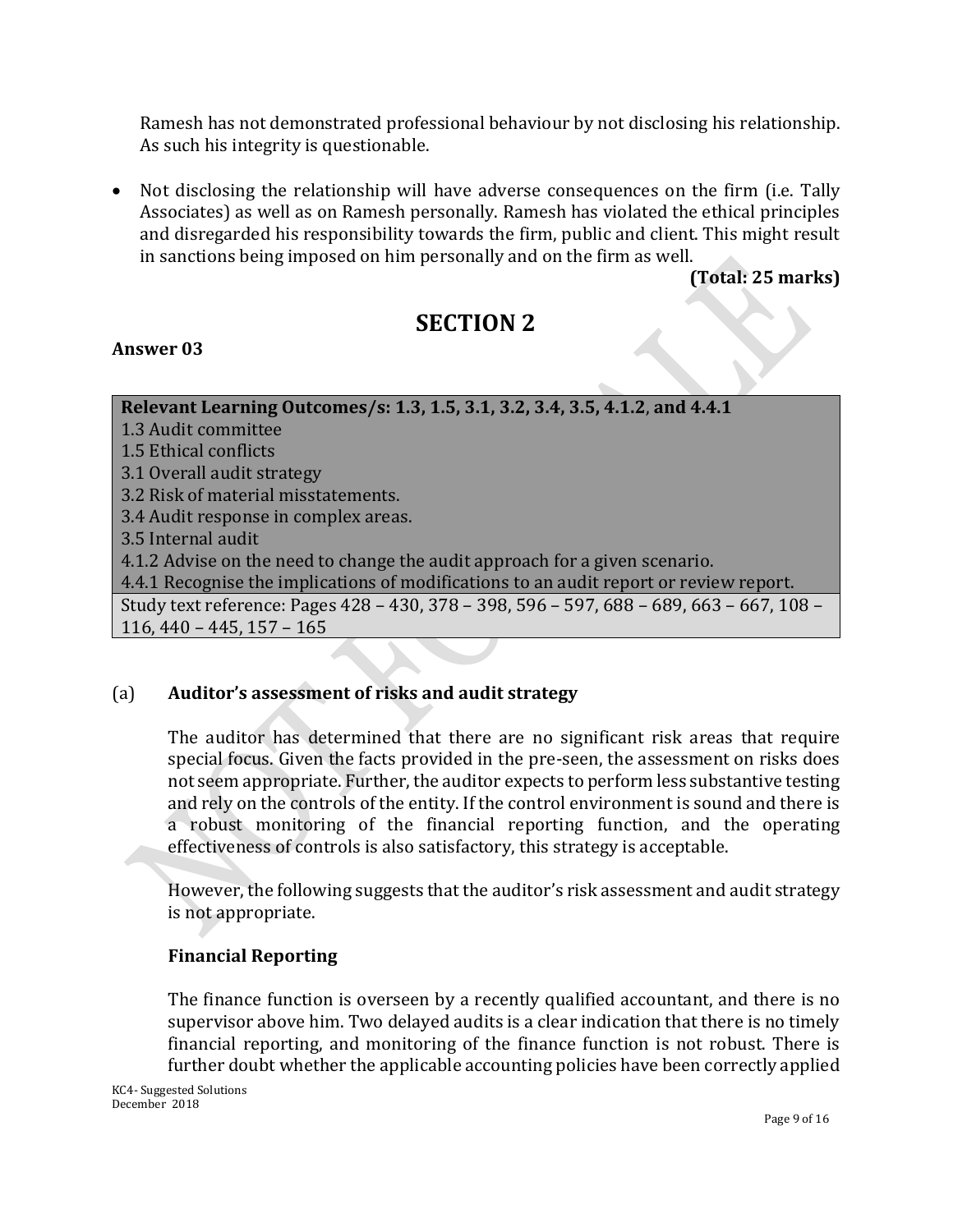in the absence of a qualified accountant to supervise the financial reporting (e.g. whether intercompany loans have been considered a financial instrument and the correct accounting policy has been applied). Further, no adequate impairment charge on trade debtors has been made. This suggests that there may be a number of misstatements and the auditor is required to perform detailed testing of the transactions and balances of the entity.

#### **Control Environment**

Given the number of issues indicated in the pre-seen on governance and controls, the control environment of the company is also a question. There were non-compliances noted and as a result the company has incurred fines/penalties. The entity does not seem to have an internal process of reviewing and monitoring its financial performance. Weaknesses in the control environment may create doubt on the existence and implementation of relevant internal controls. Further, there is no indication of the auditor obtaining sufficient understanding of the entity, its operations and controls, and evaluating the design effectiveness and implementation of controls. Determining the audit strategy without providing reference to the above will result in an inappropriate audit strategy. Therefore relying on controls for the audit is not appropriate.

#### **Revenue Recognition**

In terms of risk assessment, SLAuS specify that there is a rebuttable presumption on fraud in revenue recognition. This is a significant risk. It is not clear how the auditor rebutted this presumption and determined there is no significant risk. Further SLAuS specify management override of controls to be a significant risk for all engagements, and this is not considered for the audit of TWPL. Therefore, the auditor has not performed a rigorous risk assessment of TWPL.

It appears that the auditor has not analysed the financial statements as part of the risk assessment. For instance the financial performance indicates the existence of a going concern risk due to the losses made and the significant variances of the profits of the entity. Also, there is no evidence of a proper risk assessment being performed on related parties and transactions although there are a number of related party transactions with the shareholders of TWPL.

The above indicates the risk assessment process of the auditor is not robust. The risk assessment was done without obtaining a proper understanding of the entity and its business and controls, resulting in an inappropriate audit strategy being determined by the auditor. This strategy may not identify the misstatements, and as a result there is a risk that the auditor may form an inappropriate audit opinion.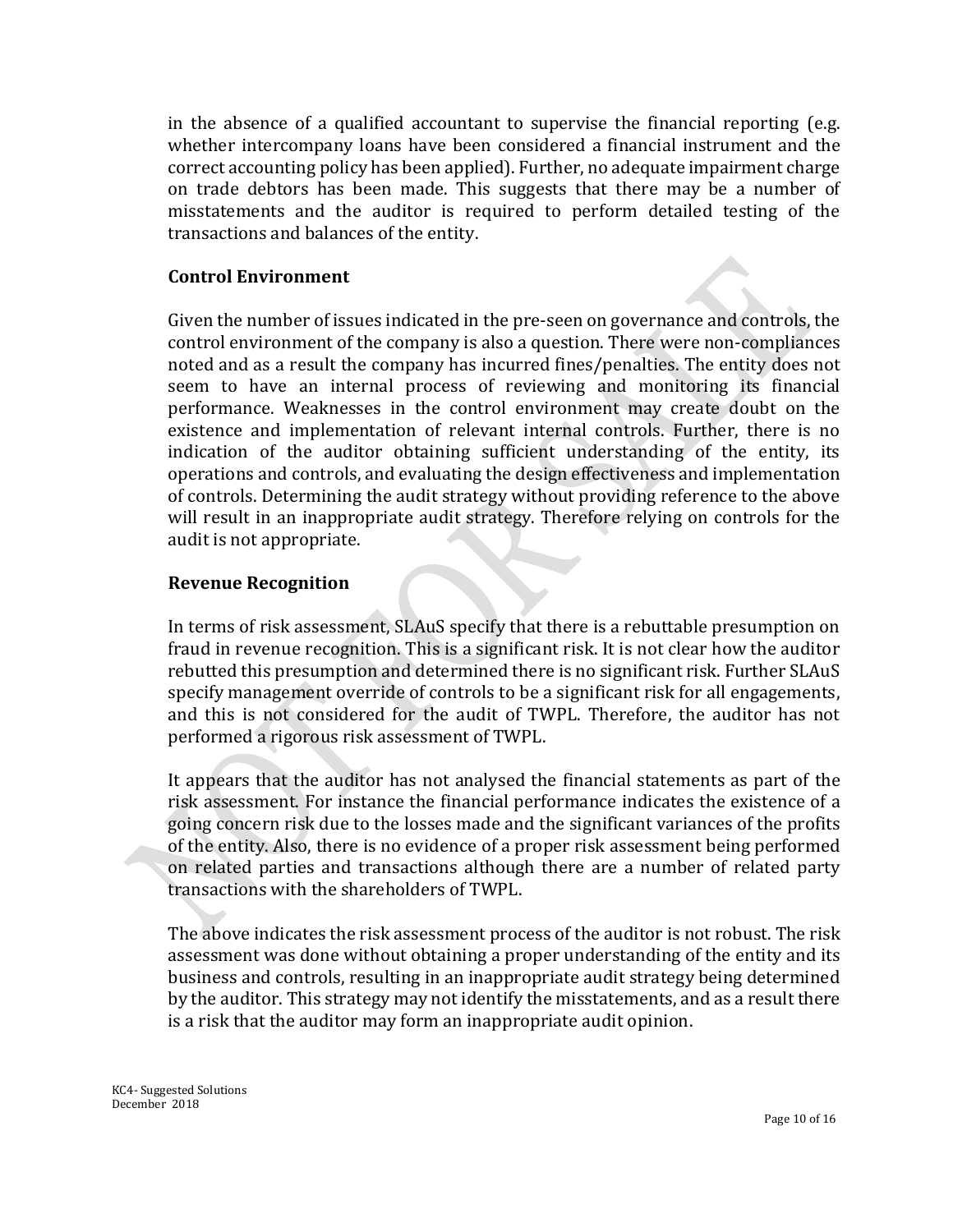#### (b) **Planned audit procedures**

#### **PPE**

- The planned audit procedures are not sufficient. Given that there is no control reliance, testing 2% of the population of additions to PPE is not sufficient. Hence, the sample size needs to be extended. The testing should be performed in detail, specially testing the procedures performed in procuring new PPE items, the approval process and whether tender procedures were applicable etc.
- There is capital work-in-progress (WIP), and the auditor should obtain comfort over the ageing of this WIP, and whether those are in fact in progress. The existence of WIP and other assets should be ensured. The auditor should also check whether only eligible costs have been included in WIP.
- There is no audit procedure to evaluate the valuation of assets. Given the widely fluctuating financial performance, the auditor may need to assess whether there are indications of impairment and whether the management has performed an impairment assessment.
- Evaluate physical controls and physical verification of assets. Carry out audit procedures to identify impairment indicators (check repair and maintenance expense account), and verify disposals to ensure accuracy.
- Check the accuracy of the capitalisation of borrowing costs.

# **Trade and other receivables**

- No impairment has been charged in view of the management assessment that the debtors are collectable. The auditor should assess objective evidence for impairment and the reasonableness of the management assessment that no impairment charge is required.
- SLAuS require confirmations to be requested. However, if the auditor can determine, based on past experience, that it is an ineffective process, this can be rebutted. However, this needs to be assessed and documented by the auditor first.
- Recoverability of other receivables, including ESC, WHT and advances, should be assessed by the auditor.
- The auditor should cover a sufficient sample of subsequent settlements if no confirmations are called for or received from trade debtors. If there are no subsequent settlements, other alternative tests should be designed by the auditor.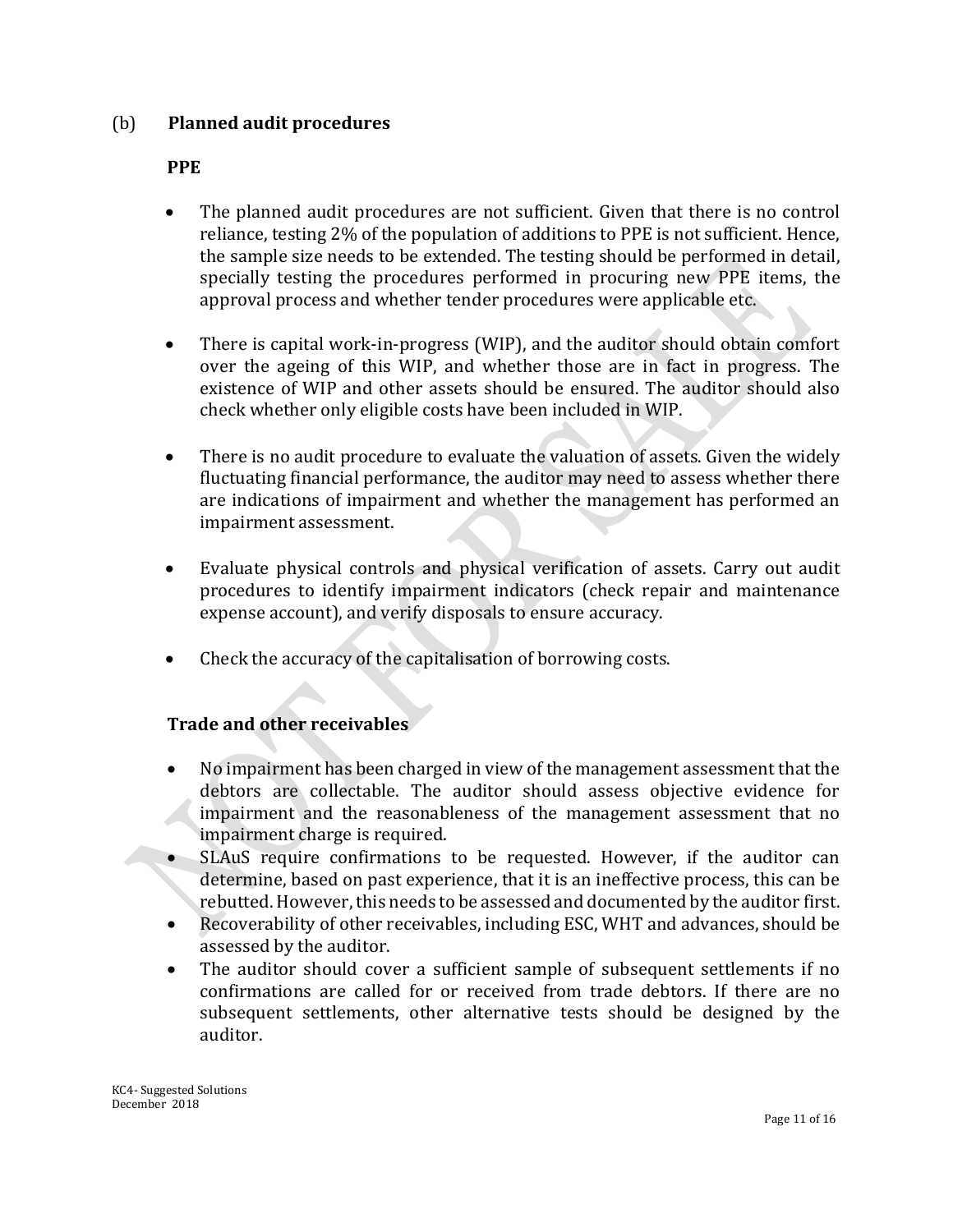#### **Borrowings**

- There is already concern from the banks on the delay of audited financial statements. The auditor should review the agreements for those borrowings and see what the terms and conditions, covenants included, consequences of breach of covenants and penalties include for delayed payments etc. are.
- Obtain direct confirmations from the banks for the loan outstanding amounts as at the balance sheet date and assess whether there are any differences with the amounts recorded in the ledger.
- Investigate the non-compliance with loan covenants and the possible impact on exercise property mortgage and going concern ability of the company.

#### **Expenses**

- Completeness of expenses variance analysis from the previous year as already the management has noted significant variances in the expenses.
- Sample selection is from routine expenses. Testing should extend to other expenses selected on a risk basis to see whether those expenses are appropriately supported.
- Perform unrecorded liabilities and leverage it to expenses to verify whether all expenses have been recorded.

#### **Cost of sales**

- Control testing alone is not appropriate and may not give comfort given the status of the control environment and weaknesses in the treasury function. Therefore more detailed testing needs to be performed.
- Select a sample of hiring costs to verify the occurrence and accuracy of the amounts recorded by reference to agreements and other correspondence.
- Test the completeness of expenses with reference to the agreements entered into, and compare them to the previous year's expenses.
- Valuation of the film stock.

# (c) **Auditor's report**

- SLAuS 700 was revised and the new auditor's report became applicable for year ended 31 March 2018 and onwards.
- The auditor's report for 31 March 2017 would be similar to the format used for the 31 March 2016 auditor's report.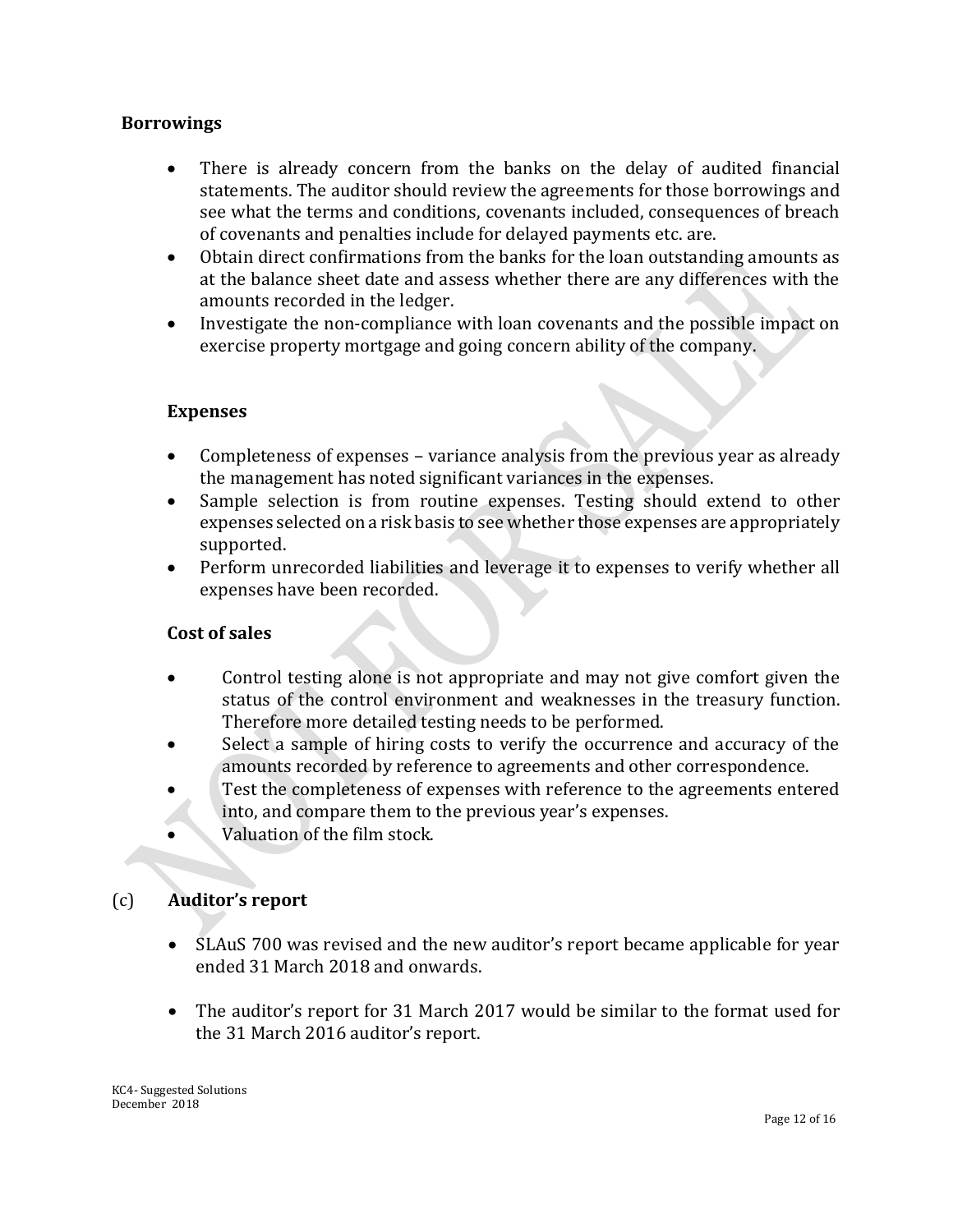- For the 31 March 2018 auditor's report, the new format specified by the revised SLAuS 700 should be used.
- The key audit focus area refers to "Key Audit Matters", which was introduced under SLAuS 701. KAM is mandatory only for public listed entities. Therefore, the KAM section need not be included in the auditor's report of the company as it is not a public listed entity.
- The audit report format for 2018 begins with the audit opinion, unlike the previous auditor's report format.
- The engagement partner's CA membership number needs to be stated in the auditor's report. This was not a requirement under the old format.

# (d) **Forecasted Income Statement**

- The cash flows may have been based on the unaudited financial statements prepared for the years ended 31 March 2017 and 31 March 2018. The auditor needs to assess, based on the audit findings, whether there are any adjustments arising that have an impact on the projected income statement (based on which cash flow forecasts are prepared).
- The expected increase in revenue is in the range of  $16\%$   $18\%$ , which is not really supported by past results (because in the last 3 years the revenue has fluctuated). Therefore, the auditor needs to assess the management's plan for such a consistent increase in revenue by a significant %.
- Over the past years, the GP margin has been around 45%. But the projected GP margin is above 50%. Therefore, it is worthwhile to check whether the management has considered all the costs elements involved in projecting the income and costs.
- **Other income** consistent increase. The auditor should understand the nature of this other income and the reason for this consistent increase.
- **Administrative expenses** despite the variation noted in 2017, usually it has been 40% of sales. However in the projected income statements it is in the 32% – 35% range, which is consistent with the aggressive expected increase in sales.
- **Sales and distribution costs** given the expected sales, the increase in this cost is not significant. How the management is going to achieve such a sales target without spending adequately on sales and distribution (which should involve significant promotional activities) must be looked into.
- **Finance income** the reason/s for the consistent increase in finance income and the source/s of this finance income must be verified. There are borrowings at present and they are expected to increase with the expected expansion activities; therefore it is less likely for excess money to be there to invest.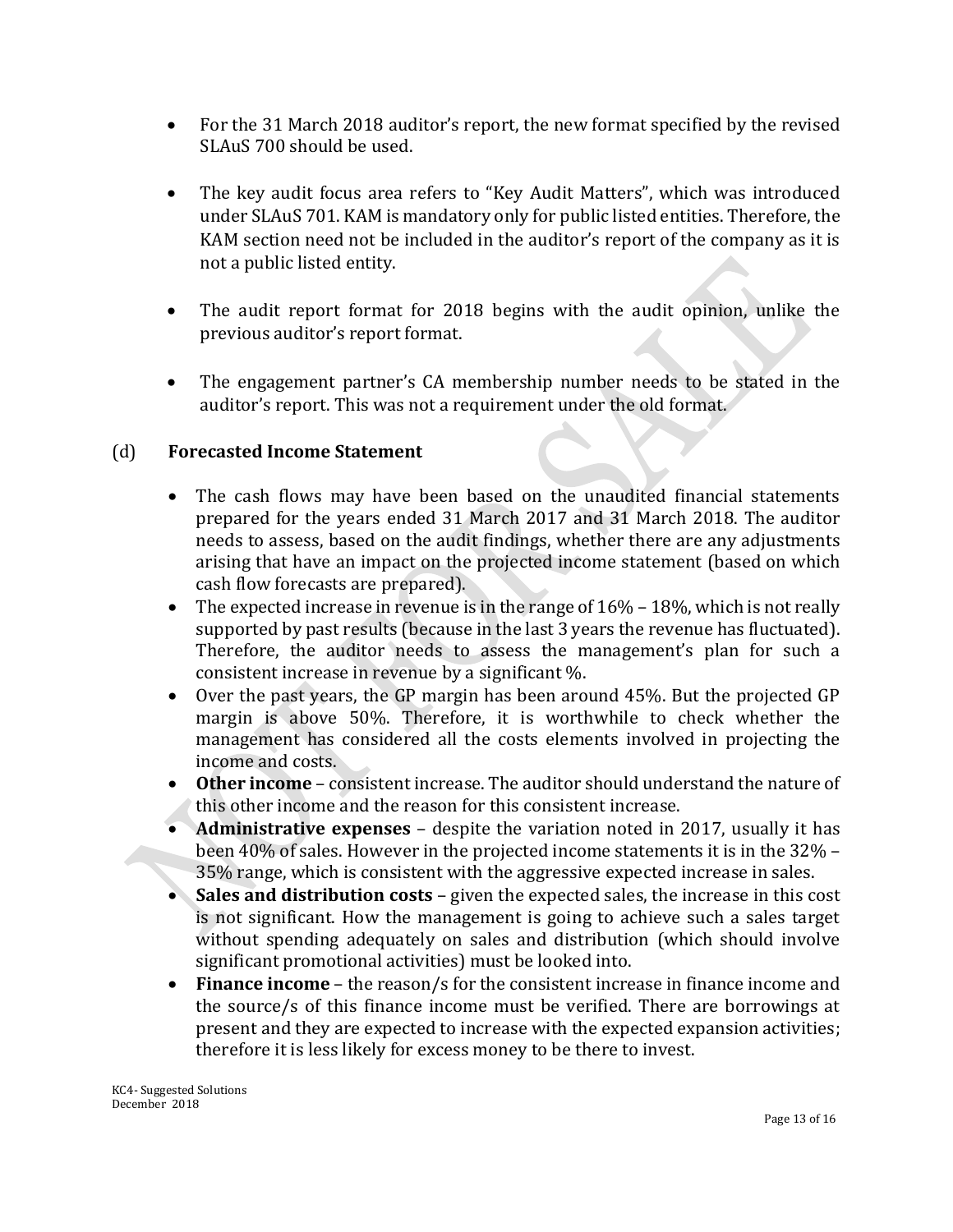- **Tax expenses** should be looked into to verify the current compliance of the company.
- Gain or loss on Investments.

# (e) **Audit committee**

Presently there seems to be a number of issues. Firstly, no qualified person is there to oversee the finance function of the company. Further, no timely audits are being performed, and there are delays in statutory payments resulting in fines and penalties. There are also no proper adjustments in the financial statements for impairment of debtors etc. If an audit committee is appointed, the audit committee will oversee the financial reporting function. It will review the financial statements and systems. This will happen on a periodic basis (monthly or quarterly). The audit committee will challenge the judgments and assumptions made in preparing the financial statements and review the appropriateness of the disclosures made in the financial statements.

Further the audit committee will focus on the controls involved in financial reporting and other monitoring activities (e.g. budgetary process, performance indicators etc.) By doing so, the audit committee will identify significant business and finance risks and monitor the progress towards achieving financial objectives.

# (f) **Work of the internal auditor**

The auditor, before using the work of the internal auditor for statutory audit purposes, should consider the following:

- Internal audit's organisational status, relevant policies and procedures, and objectivity. To whom the internal auditor is reporting, and whether professionalism is maintained within the organisation.
- The level of competence of the internal audit function whether persons with the right skills and experience are performing the internal audit function, and whether the internal audits are done objectively.
- Whether the internal audit function applies a systematic and disciplined approach, including quality control for the work they perform.
- Appropriate areas being covered for the audit (scope of the work), nature and depth of coverage of the assignment it discharges for the management.

# (g) **Ethical dilemma**

 Anna Alwis is facing an ethical dilemma. The CEO (Charith Perera) has made an unethical request to manipulate the financial statements of the company in view of maximising the profits available for the year.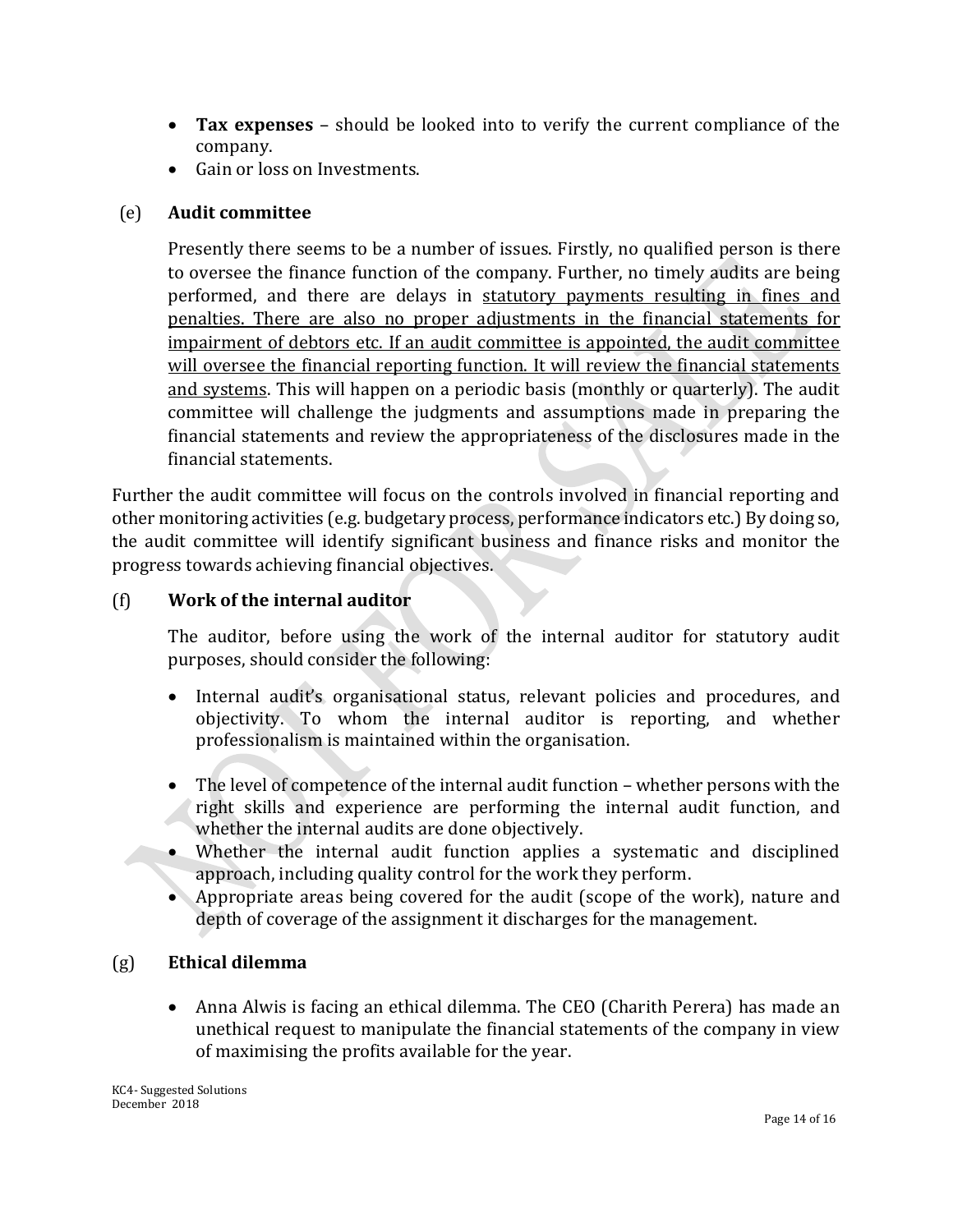- There is a significant threat created by financial interest of Anne.
- Anna is a qualified accountant. She should adhere to the CA Code of Ethics for Professional Accountants.
- Since the CEO is her immediate supervisor, she has an obligation to him. However, she may attempt to explain her position to Charith, as what he is suggesting is not ethical. Despite the financial benefit she is being promised, manipulating the financial statements will involve other repercussions if it comes to the attention of the auditors, directors, statutory bodies and other organisations.
- If Charith is not willing to listen, Anna should escalate the issue to a higher level, perhaps the directors of the company, those charge with governance or relevant professional bodies. The amounts are material to the financial statements and it would be a violation of the fundamental accounting principles. Further, this will create a bad image of the company, as it involves negotiations with a third party.

**(Total: 50 marks)**

KC4- Suggested Solutions December 2018